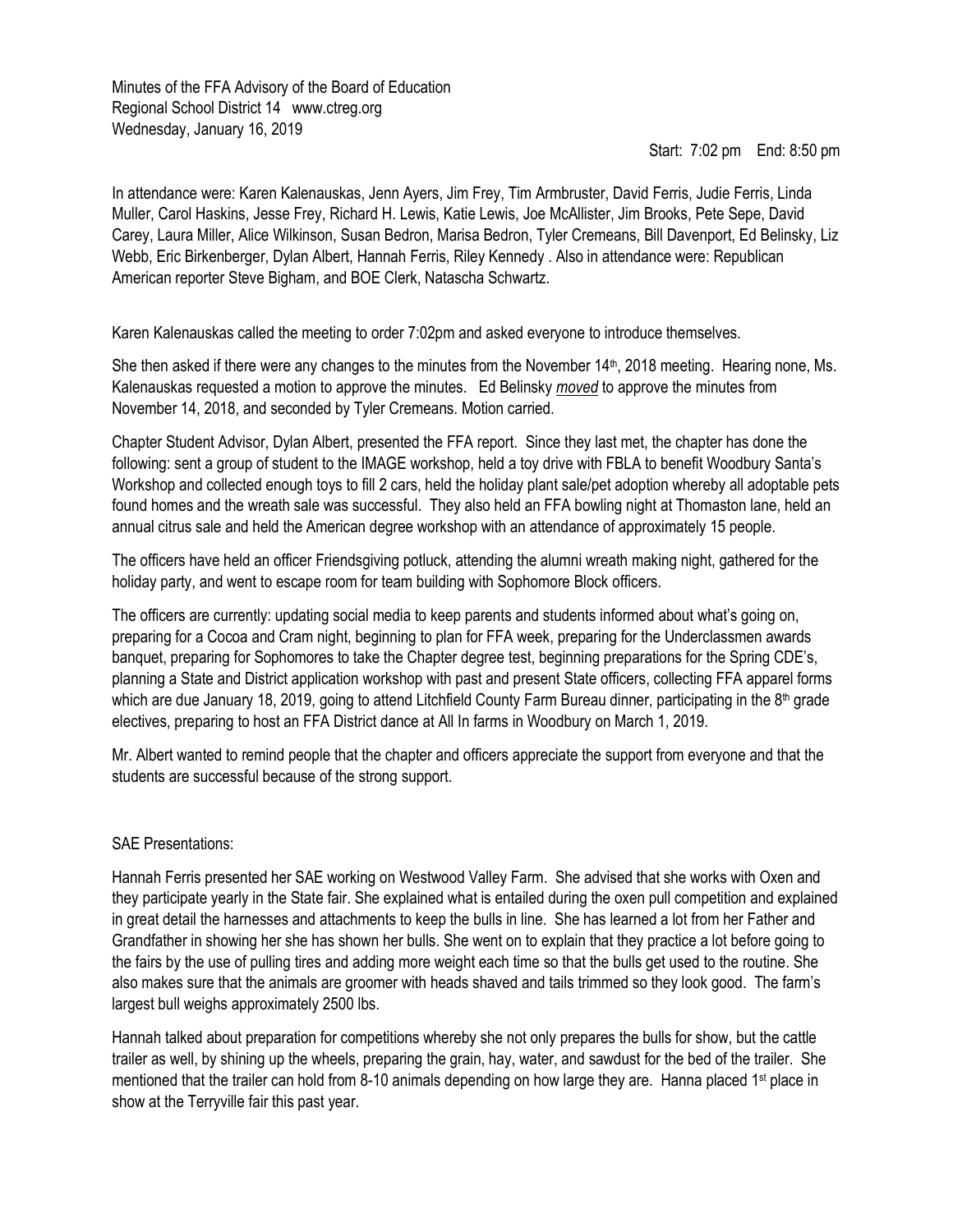Senior Riley Kennedy presented her SAE, who works for "The Farm" which is a large scale production farm. She has been working there for 4 years and is in Ag Production this year at NHS. The farm has over 360 workable acres of land which is mainly produce and hay. They have land in Woodbury, Bethlehem, Southbury, Roxbury, Washington, andWatertown. They have a CSA (Community Supported Agriculture) program, offer wholesale products as well as to the public. Their products can be purchased including their grass fed beef can be purchased at Woodbury Floral design. They also offer perennials, annuals, etc. Riley's work days are Monday, Wednesday, and Friday. She has a multitude of job tasks including but not limited to harvesting crops from the greenhouses, such as special Japanese peppers, broccoli, lettuce, cauliflower, tomatoes, and garlic. She went on to state that the farm is a diverse crop farm and they rotate crops and she also checks rate of crop growth, germination rate, and root growth. In the 3 high tunnels they plant directly in the ground and are able to get an earlier crop of tomatoes and variations of peppers.

Riley mentioned that she loves working with the public and mans the farm stand, participates in public events in handing out samples and educating the public regarding crops and plants, helps with getting the word out via social media, and helps with CSA.

## Agriscience Program Review:

Mr. Davenport gave a brief overview of the Agriscience Program and was very excited to announce that next year will mark the 100<sup>th</sup> anniversary of the program which started in 1920. NHS is up to 335 students from 22 sending towns which represents approximately 48% of the school population. The components of the program are the hands on learning in the classroom and outside, the FFA, and the SAE work experience.

## Supervised Agricultural Experience (SAE) Program Review: Bill Davenport and Jenn Jedd

Mr. Davenport gave a quick overview of the SAE Program requirements. Each new student is interviewed and part of the interview process involves asking them what their plan is for the work portion of the program. Every freshman must have a plan coming into the program and by the end of freshman year, they must have their plan in place so that they can begin accumulating hours from June 1 of freshman year to June 1 of their sophomore year for their sophomore year. They start during the summer before their sophomore year to figure out where they want to work, get the application process done, and eventually start the job that they've applied for. He went on to state that the students receive High School credit for each of the 3 years (Sophomore, Junior and Senior); 1.5 credits for the class each year and one credit for the SAE work for each year.)

Jenn Jedd introduced herself and provided a little of her background experience. She went over common questions that potential SAE employers have:

- Can I have a 14 or 15 year old student work for me?
	- $\circ$  Yes, as they are enrolled in an Agricultural program and the SAE (Supervised Agricultural Experience) is monitored by the State Dept. of Education and State Dept. of Labor, NHS is able to have students work at 14/15 years old. It is always up to the employer as to whether they would like to hire a student or not. There is special paperwork that must be filled out to be able to work.
- Do I have to pay the students I hire?
	- $\circ$  Students must be paid as long as they are working anywhere and it is not considered a non-profit with a 501(c) 3 designation. Students are not allowed to displace another worker. Students have a lower Agriculture minimum wage which is 85% that of the regular minimum wage. Students must get working papers from high school counseling office.